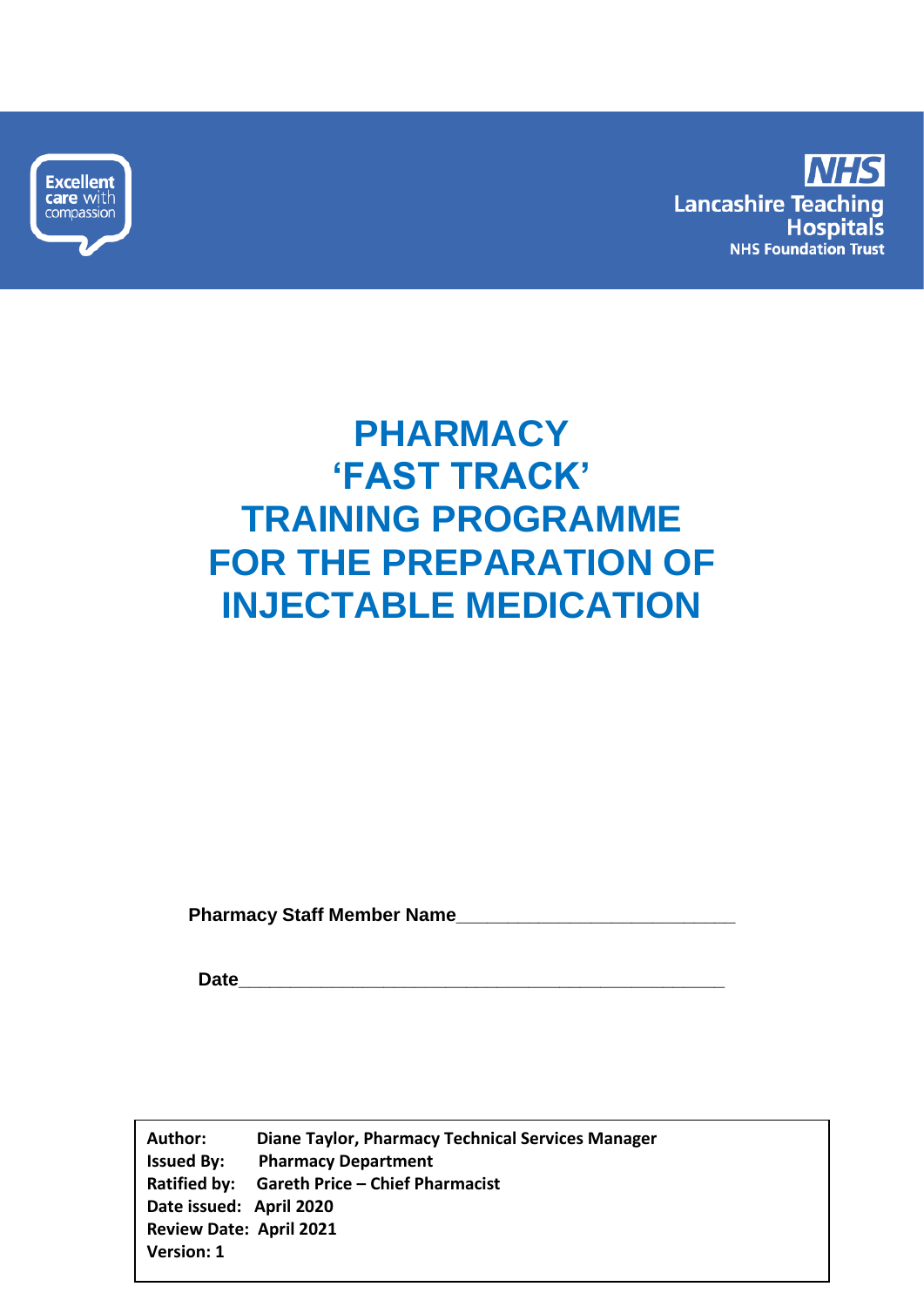#### **Introduction**

During the emergency period relating to Covid-19, it is essential that pharmacy staff are able to support with the preparation of critical injectable medicines. This guidance provides advice to pharmacy staff on how to safely prepare injectable medicines to meet the increased demand whilst minimising wastage.

#### **Scope**

- The guidance contained in these documents applies to the preparation of injectable medication
- The guidance applies only to the preparation of intravenous, subcutaneous, intramuscular, bolus and infused medicines. It does **not**  apply to medicines prepared for epidural or spinal injection.
- Assessments and competency observations will be completed by Pharmacy Manufacturing Unit Head of Production or Head of Quality or their designated deputy.
- The guidance is valid only for the duration of the current COVID-19 emergency situation.
- This training is designed to be undertaken by Accuracy Checking Pharmacy Technicians and or Pharmacist in the first instance. Consideration may be given to suitably trained and experienced Pharmacy Technicians/Assistant should workforce resource dictate
- A joint letter from the Department for Health and Social Care, NHS Resolution, and NHS England and NHS Improvement: 'clinical negligence indemnity in response to Coronavirus' outlines indemnity arrangements for HCP whilst working differently during the pandemic.

[https://resolution.nhs.uk/wp-content/uploads/2020/03/20200402-](https://resolution.nhs.uk/wp-content/uploads/2020/03/20200402-Tripartite_Indemnity_letter.pdf) [Tripartite\\_Indemnity\\_letter.pdf](https://resolution.nhs.uk/wp-content/uploads/2020/03/20200402-Tripartite_Indemnity_letter.pdf)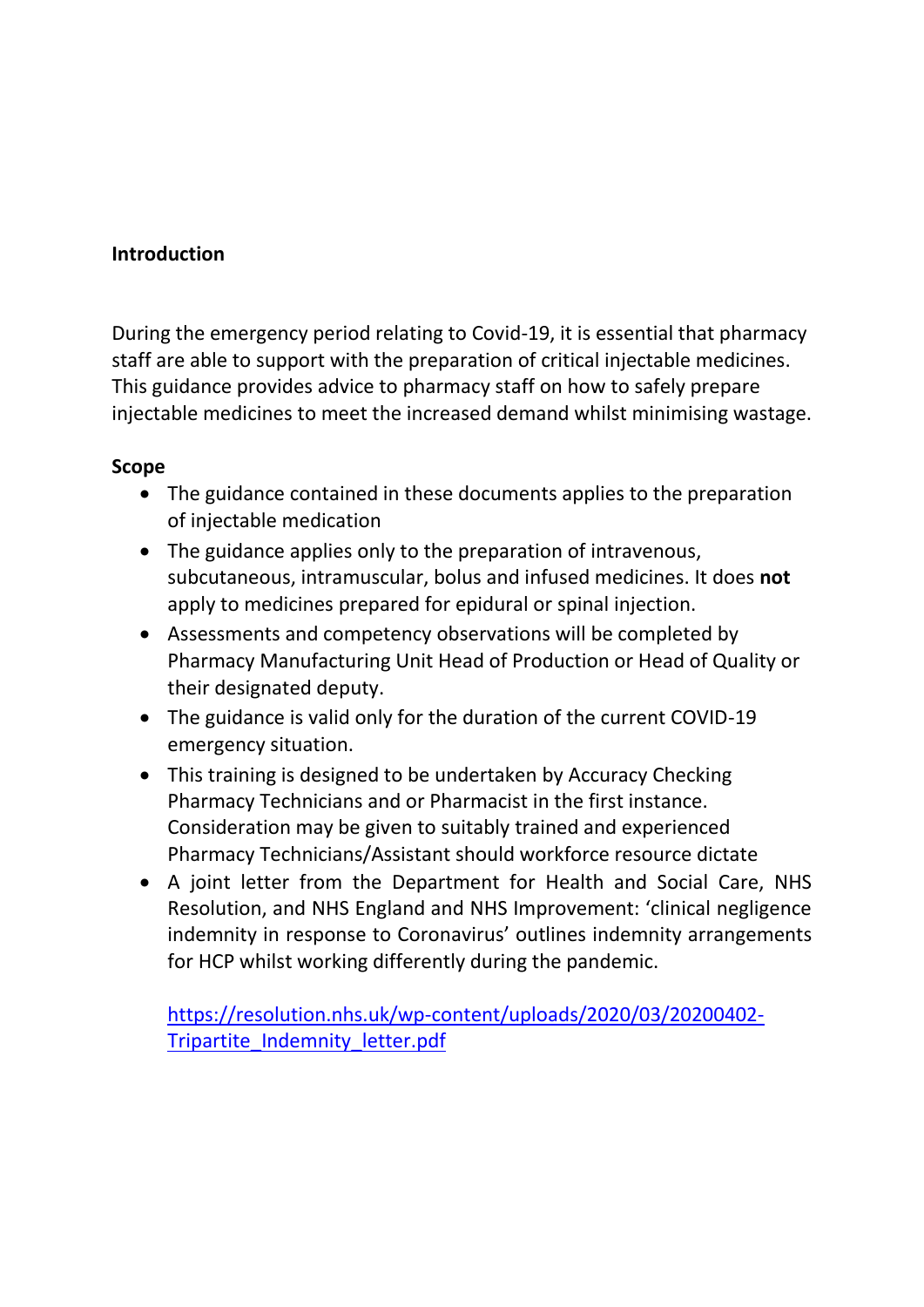# **Training and Competency Time Table**

| <b>Task</b>                                                                                                                         | <b>Duratio</b><br>n        | <b>Date</b><br><b>Complete</b><br>d |
|-------------------------------------------------------------------------------------------------------------------------------------|----------------------------|-------------------------------------|
| <b>Blended Learning</b><br>Aseptic Non Touch Technique training<br>https://elearning.lthtr.nhs.uk/course/search.php?search=ANT<br>I | 30<br>minutes              |                                     |
| <b>Read NPSA</b><br>Promoting safer use of injectable medicines<br>PDF<br>2007-NRLS-0434F-Pr<br>omoting-safeSOP-ten                 | 30<br>minutes              |                                     |
| Watch Drug Preparation with Ecoflac Connect video<br>https://www.youtube.com/watch?v=ib2hIb-gZ88                                    | 5<br>minutes               |                                     |
| <b>Aseptic Practical Training</b>                                                                                                   | 45min<br>60mins<br>30 mins |                                     |
| <b>Skills Practice</b><br>Observed Competency for preparation of                                                                    | 45mins<br>30<br>minutes    |                                     |
| Performance Criteria should be observed maximum<br>3 times by the assessor                                                          | hour                       |                                     |
| Reconstitution of powdered injection<br>Preparation of an Ecoflac Plus 100mL                                                        |                            |                                     |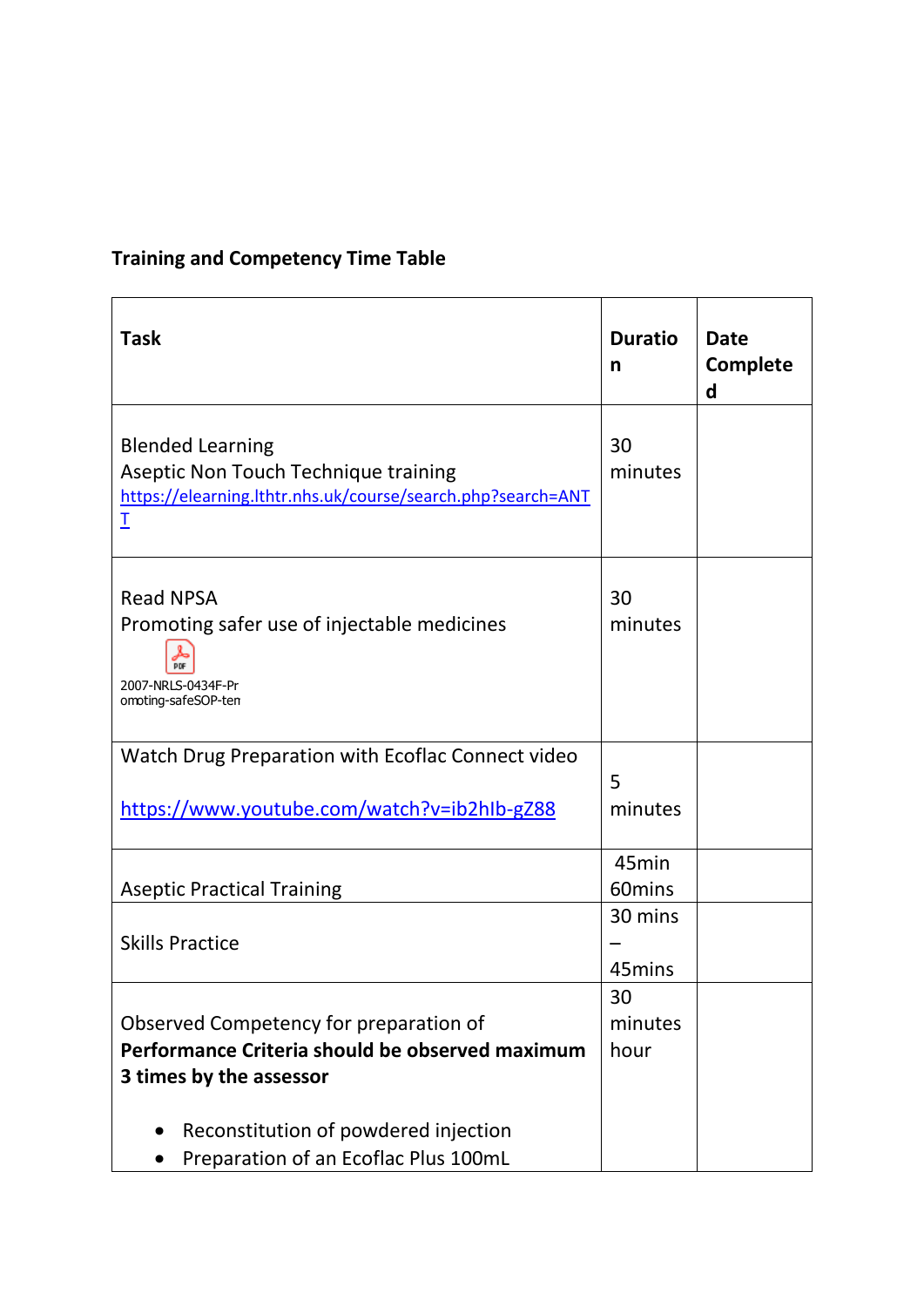| • Withdrawing solution into a syringe and |  |
|-------------------------------------------|--|
| injecting into an intravenous fluid bag   |  |
|                                           |  |

## **Observed Competency Assessment for the Preparation of Injectable Medication**

## **Reconstitution of Powdered Vial**

Performance Criteria should be observed maximum 3 times by the assessor

| <b>Performance Criteria</b>                 | Competency                             | <b>Assessor</b> | <b>Trainee</b>   |
|---------------------------------------------|----------------------------------------|-----------------|------------------|
|                                             | <b>Level</b>                           | signature       | <b>Signature</b> |
| Cleaning techniques are performed           |                                        |                 |                  |
| correctly                                   |                                        |                 |                  |
| Labels are produced and completed           |                                        |                 |                  |
| correctly                                   |                                        |                 |                  |
| Appropriate needles, syringes, etc selected |                                        |                 |                  |
| Raw materials are selected correctly        |                                        |                 |                  |
| Able to manipulate syringes, needles        |                                        |                 |                  |
| correctly                                   |                                        |                 |                  |
| Able to manipulate syringes, needles        |                                        |                 |                  |
| aseptically                                 |                                        |                 |                  |
| Reconstitutes powdered vial correctly       |                                        |                 |                  |
| Withdraws reconstituted solution into       |                                        |                 |                  |
| syringe                                     |                                        |                 |                  |
| Attaches label to syringe                   |                                        |                 |                  |
| Reconciles reconstituted product            |                                        |                 |                  |
| Ensures accuracy check is completed         |                                        |                 |                  |
| Safely disposes of all waste                |                                        |                 |                  |
| $\mathbf{H}$ and $\mathbf{H}$               | $\mathbf{r}$ $\mathbf{r}$ $\mathbf{r}$ |                 |                  |

Overall Assessment Competent/Not Competent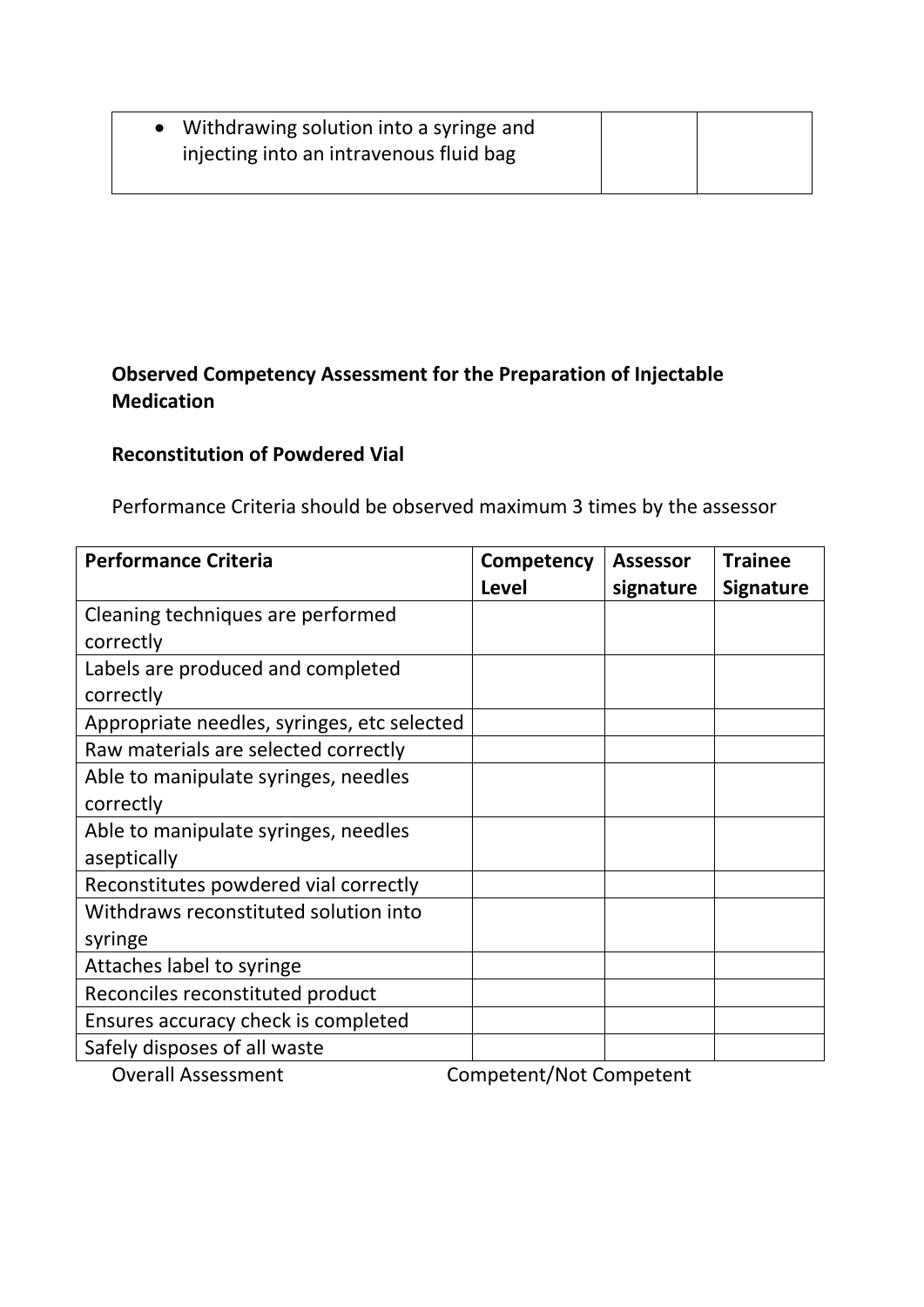- A = Proficient
- B = Satisfactory
- C = Requires further training
- D = Unsatisfactory

**Comments** 

Assessor Signature:\_\_\_\_\_\_\_\_\_\_\_\_\_\_\_\_\_\_\_\_\_\_\_\_\_\_\_\_\_\_\_\_\_\_\_Date:\_\_\_\_\_\_\_\_\_\_\_\_\_\_\_\_\_\_\_\_\_

#### **Preparation of Injectable Medication using Ecoflac Device**

Performance Criteria should be observed maximum 3 times by the assessor

| <b>Performance Criteria</b>            | Competency<br>Level | <b>Assessor</b><br>signature | <b>Trainee</b><br><b>Signature</b> |
|----------------------------------------|---------------------|------------------------------|------------------------------------|
| Cleaning techniques are performed      |                     |                              |                                    |
| correctly                              |                     |                              |                                    |
| Work sheet and labels are produced and |                     |                              |                                    |
| completed correctly                    |                     |                              |                                    |
| Appropriate Ecoflac devices selected   |                     |                              |                                    |
| Raw materials are selected correctly   |                     |                              |                                    |
| ANTT technique is performed            |                     |                              |                                    |
| Reconstitutes powdered vial correctly  |                     |                              |                                    |
| using Ecoflac device                   |                     |                              |                                    |
| Attaches label to bottle               |                     |                              |                                    |
| Reconciles reconstituted product       |                     |                              |                                    |
| Ensures accuracy check is completed    |                     |                              |                                    |
| Safely disposes of all waste           |                     |                              |                                    |
|                                        |                     |                              |                                    |

Overall Assessment Competent/Not Competent

- A = Proficient
- B = Satisfactory
- C = Requires further training
- D = Unsatisfactory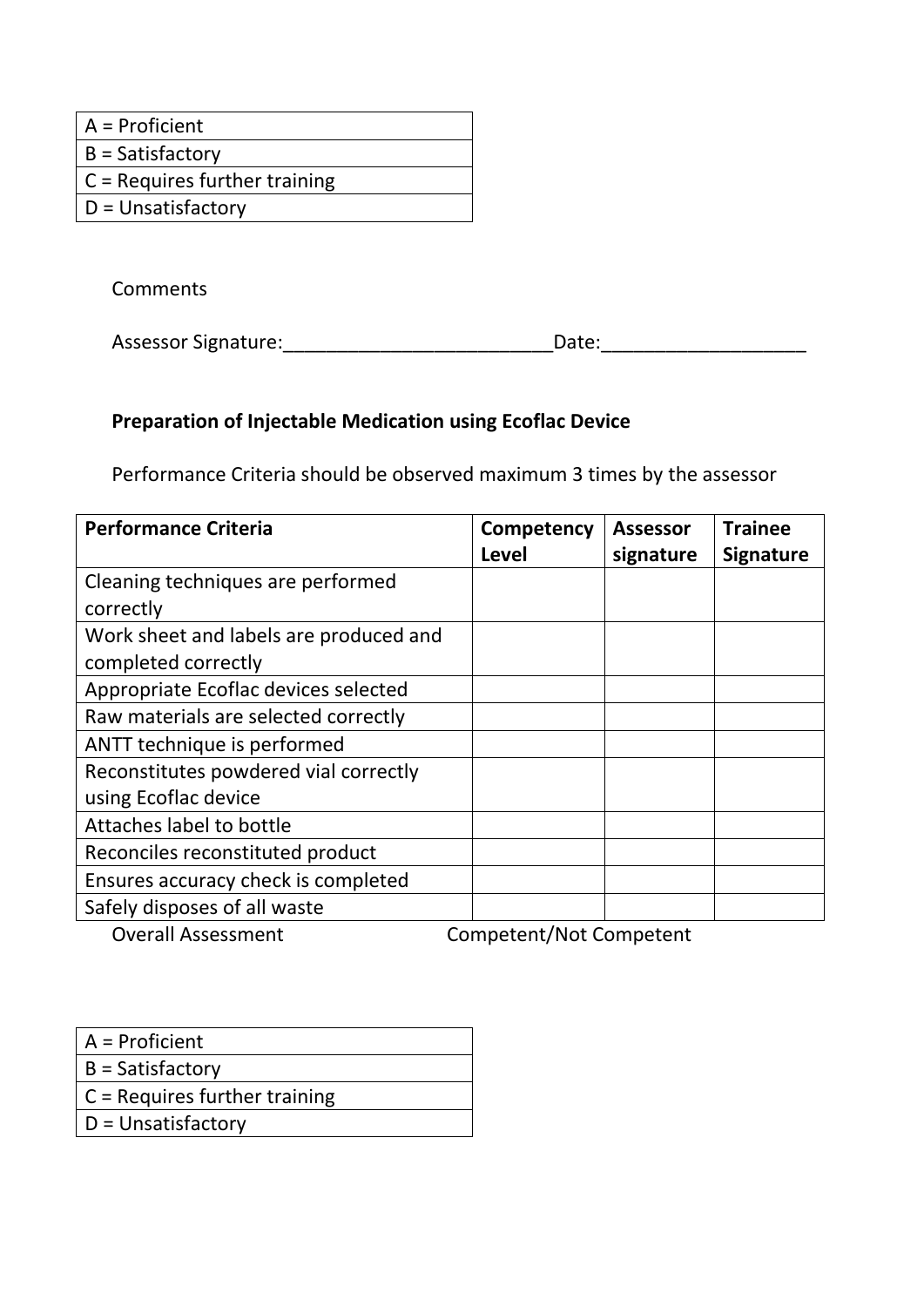**Comments** 

| <b>Assessor Signature:</b><br>Date: |  |
|-------------------------------------|--|
|-------------------------------------|--|

## **Withdrawing Solution into Syringe and injecting into intravenous bag**

Performance Criteria should be observed maximum 3 times by the assessor

| <b>Performance Criteria</b>                                                                                                                        | Competency<br><b>Level</b> | <b>Assessor</b><br>signature | <b>Trainee</b><br><b>Signature</b> |
|----------------------------------------------------------------------------------------------------------------------------------------------------|----------------------------|------------------------------|------------------------------------|
| Cleaning techniques are performed                                                                                                                  |                            |                              |                                    |
| correctly                                                                                                                                          |                            |                              |                                    |
| Work sheet and labels are produced and                                                                                                             |                            |                              |                                    |
| completed correctly                                                                                                                                |                            |                              |                                    |
| Appropriate needles, syringe, etc selected                                                                                                         |                            |                              |                                    |
| Raw materials are selected correctly                                                                                                               |                            |                              |                                    |
| Able to manipulate syringe, needles                                                                                                                |                            |                              |                                    |
| correctly                                                                                                                                          |                            |                              |                                    |
| Able to manipulate syringe, needles                                                                                                                |                            |                              |                                    |
| aseptically                                                                                                                                        |                            |                              |                                    |
| Draws up solution correctly and injects                                                                                                            |                            |                              |                                    |
| into IV bag                                                                                                                                        |                            |                              |                                    |
| Attaches label to bag                                                                                                                              |                            |                              |                                    |
| Reconciles reconstituted product                                                                                                                   |                            |                              |                                    |
| Ensures accuracy check is completed                                                                                                                |                            |                              |                                    |
| Safely disposes of all waste                                                                                                                       |                            |                              |                                    |
| $\bigcap_{x\in\mathbb{R}}$ and $\bigcup_{x\in\mathbb{R}}$ $\bigcap_{x\in\mathbb{R}}$ and $\bigcap_{x\in\mathbb{R}}$ and $\bigcap_{x\in\mathbb{R}}$ | $C = \frac{1}{2}$          |                              |                                    |

Overall Assessment Competent/Not Competent

- A = Proficient
- B = Satisfactory
- C = Requires further training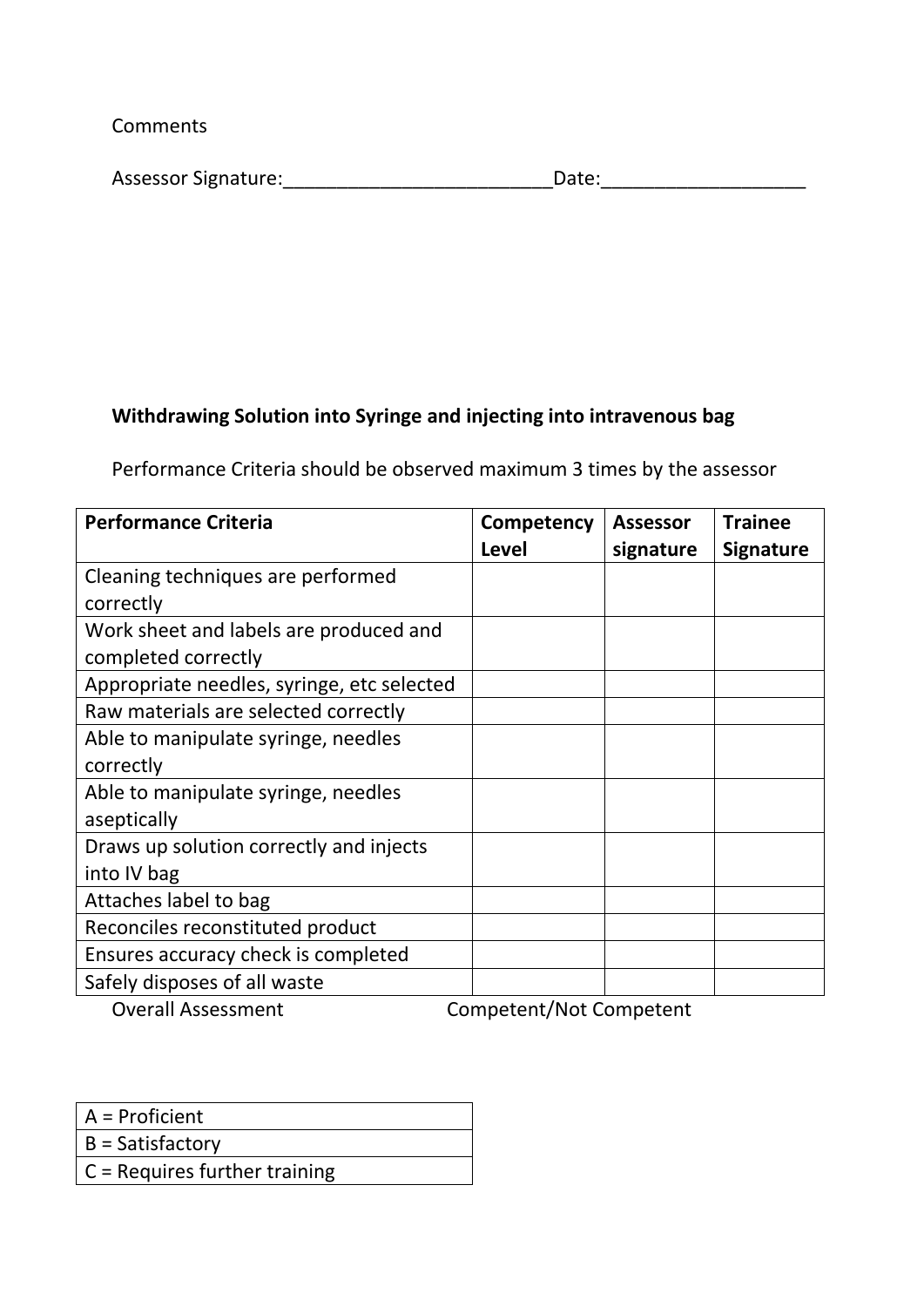D = Unsatisfactory

Comments

Assessor Signature:\_\_\_\_\_\_\_\_\_\_\_\_\_\_\_\_\_\_\_\_\_\_\_\_\_\_\_\_\_\_\_\_\_\_\_Date:\_\_\_\_\_\_\_\_\_\_\_\_\_\_\_\_\_\_\_\_\_

**Checklist for the Reconstitution a Powdered Vial**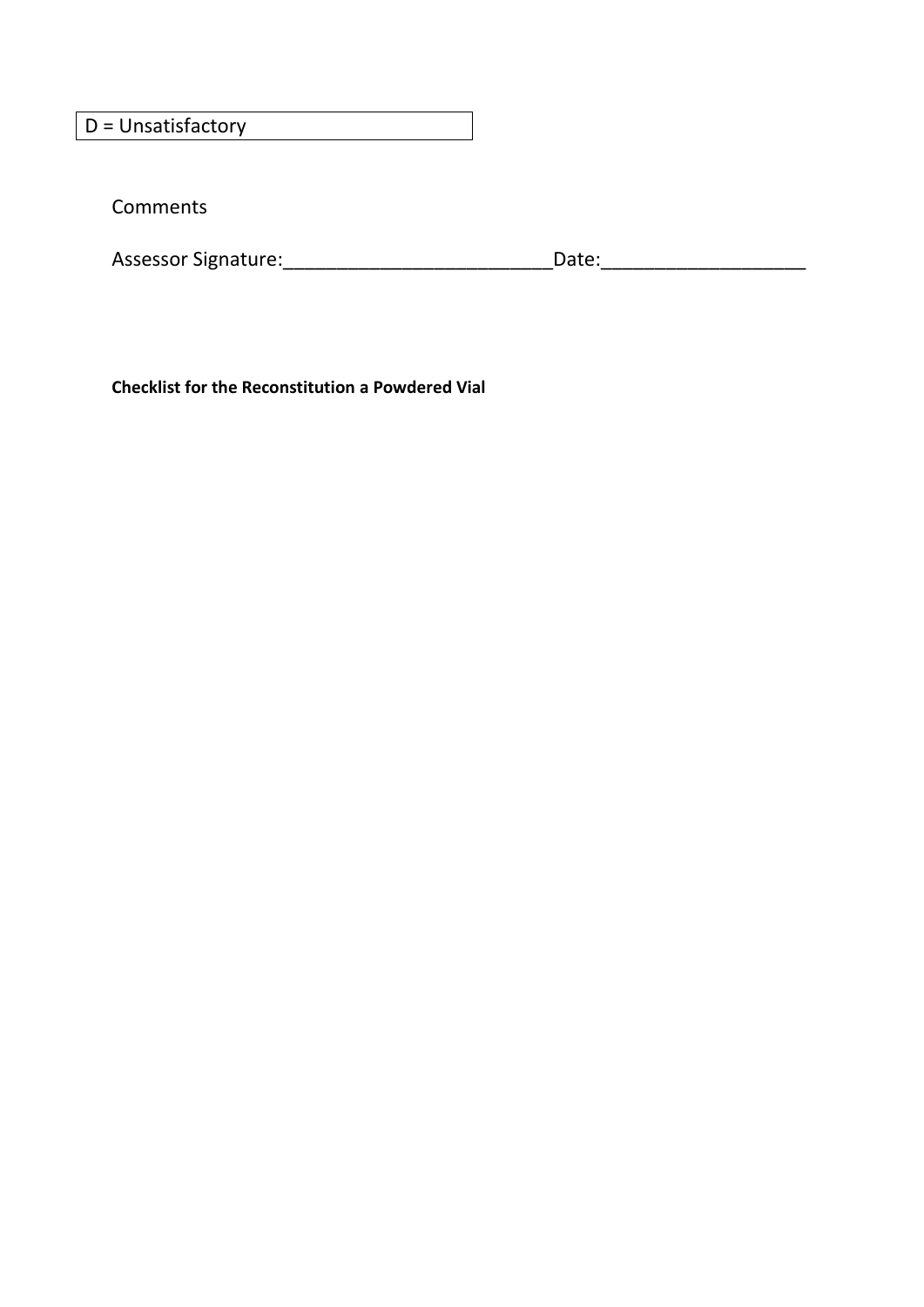# **Checklist for the Reconstitution of Medication using an Ecoflac device**

| <b>Process</b>                                                                                                                    | <b>Completed</b> |
|-----------------------------------------------------------------------------------------------------------------------------------|------------------|
| Selects the required medication and undertland checks                                                                             |                  |
| Drug name                                                                                                                         |                  |
| Drug strength                                                                                                                     |                  |
| <b>Sopinned atdoride 0.9% Ecoflac Plus 100mL bottle</b>                                                                           |                  |
| Washes hand pwith bactericidal soap and water or bactericidal                                                                     |                  |
| alcohol hand rub, and assembles necessary equipment.                                                                              |                  |
| ESSENTIAL EQUIPMENT<br>Washes hands with bactericidal soap and water or bactericidal                                              |                  |
| alcohol hand rub, and assembles necessary equipment.                                                                              |                  |
| <b>ESSENTINE ENGINEMENT</b>                                                                                                       |                  |
| Syringe/filter straw/cap                                                                                                          |                  |
| Sharps Container<br>Alcohol wipes                                                                                                 |                  |
| Applies alcohol wines on/ ensures cleaning techniques are                                                                         |                  |
| Applies elgyes and apron/ensures cleaning techniques are                                                                          |                  |
| REHOUPS OF FOTO Live tab on Sodium Chloride 0.9% Ecoflac Plus                                                                     |                  |
| Poon Borkesin and attaches readle optiter straw to the syringe.                                                                   |                  |
| Ransdues Brokettive expronus a suitable crane of work into the wipe                                                               |                  |
| <b>ODPRY</b> Ecoflac connect                                                                                                      |                  |
| Attaches Ecoflac connect to Sodium Chloride 0.9% Ecoflac Plus                                                                     |                  |
| Swabs the neck of the ampoule with an alcohol wipe, covers the                                                                    |                  |
| neck of the ampoule with alcohol wipe and anaps it open. If there is<br>any difficulty, an ampoule opening device may be required |                  |
|                                                                                                                                   |                  |
| Slowly squeezes Ecoflac Plus 100mL sodium chloride 0.9% into the<br>Draws up required diluent volume.                             |                  |
| Removes protective cap from vial and wipes vial with alcohol wipe                                                                 |                  |
| kunsteeding all and will meet within the vial, equalising<br>pressure                                                             |                  |
| Inspect the contents                                                                                                              |                  |
| Agitates the vial                                                                                                                 |                  |
| When the solution is clear, elevates vial and squeezes bottle to                                                                  |                  |
| Information of the first of the faction of the Ecofiac Plus 100mL<br>sodium chloride 0.9% bottle.                                 |                  |
| When the solution is clear, withdraws the prescribed amount, tilting                                                              |                  |
| Ensure line centerliks of the vial has transferred into the Ecoflac Plus                                                          |                  |
| 100mL sodium chloride 0.9% bottle<br>Labses GISVINGE REGISTO BECAUSE THE RESERVAL .                                               |                  |
|                                                                                                                                   |                  |
| Wiscards used needle into appropriate sharps container and<br>attaches a plastic end cap or new needle                            |                  |
|                                                                                                                                   |                  |
| Attaches a label to the syringe.                                                                                                  |                  |
| Places syringes in a clinically clean tray                                                                                        |                  |
| Washes hands thoroughly                                                                                                           |                  |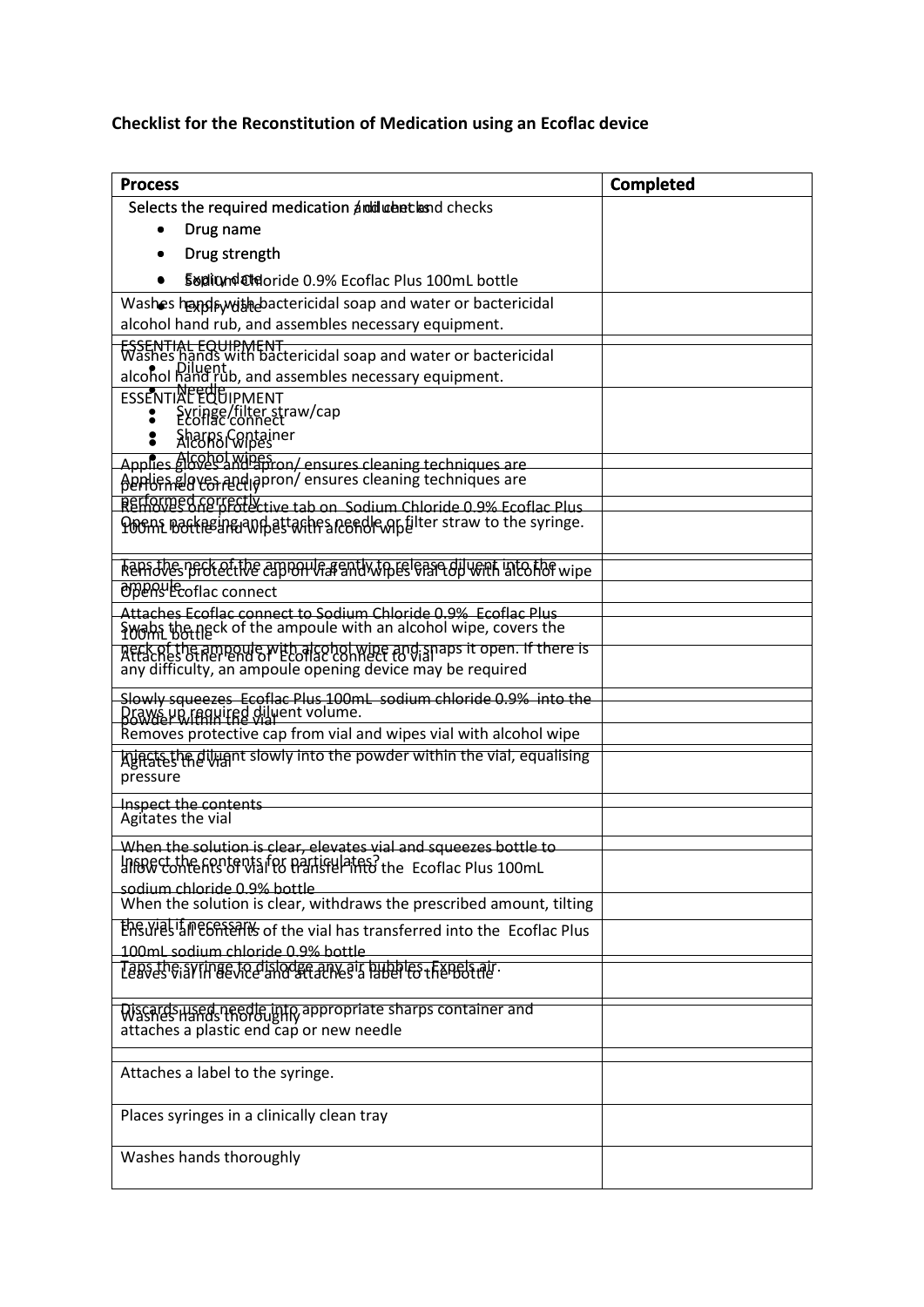| <b>Process</b>                                                      | Completed |
|---------------------------------------------------------------------|-----------|
| Selects the required medication and checks                          |           |
| Drug name                                                           |           |
| Drug strength<br>$\bullet$                                          |           |
| Expiry date                                                         |           |
| Washes hands with bactericidal soap and water or bactericidal       |           |
| alcohol hand rub, and assembles necessary equipment.                |           |
| <b>ESSENTIAL EQUIPMENT</b>                                          |           |
| Needle<br>$\bullet$                                                 |           |
| Syringe/filter straw/cap                                            |           |
| Sharps container                                                    |           |
| Alcohol wipes                                                       |           |
| Applies gloves and apron/ ensures cleaning techniques are           |           |
| performed correctly                                                 |           |
| Opens packaging and attaches needle or filter straw to the syringe. |           |
| Taps the neck of the ampoule gently to release diluent into the     |           |
| ampoule.                                                            |           |
| Swabs ampoule neck with alcohol wipe, covers the neck of the        |           |
| ampoule with an alcohol wipe and snaps it open. If there is any     |           |
| difficulty, an ampoule opening device may be required               |           |
| Draws up required volume of medication                              |           |
| Inspect the contents                                                |           |
| Taps the syringe to dislodge any air bubbles. Expels air.           |           |
| Discards used needle or filter straw into appropriate sharps        |           |
| container and attaches a plastic end cap or new needle              |           |
| Attaches a label to the syringe.                                    |           |
| Places syringes in a clinically clean tray                          |           |
| Washes hands thoroughly                                             |           |

# **Checklist for the withdrawing of medication from an ampoule into a syringe**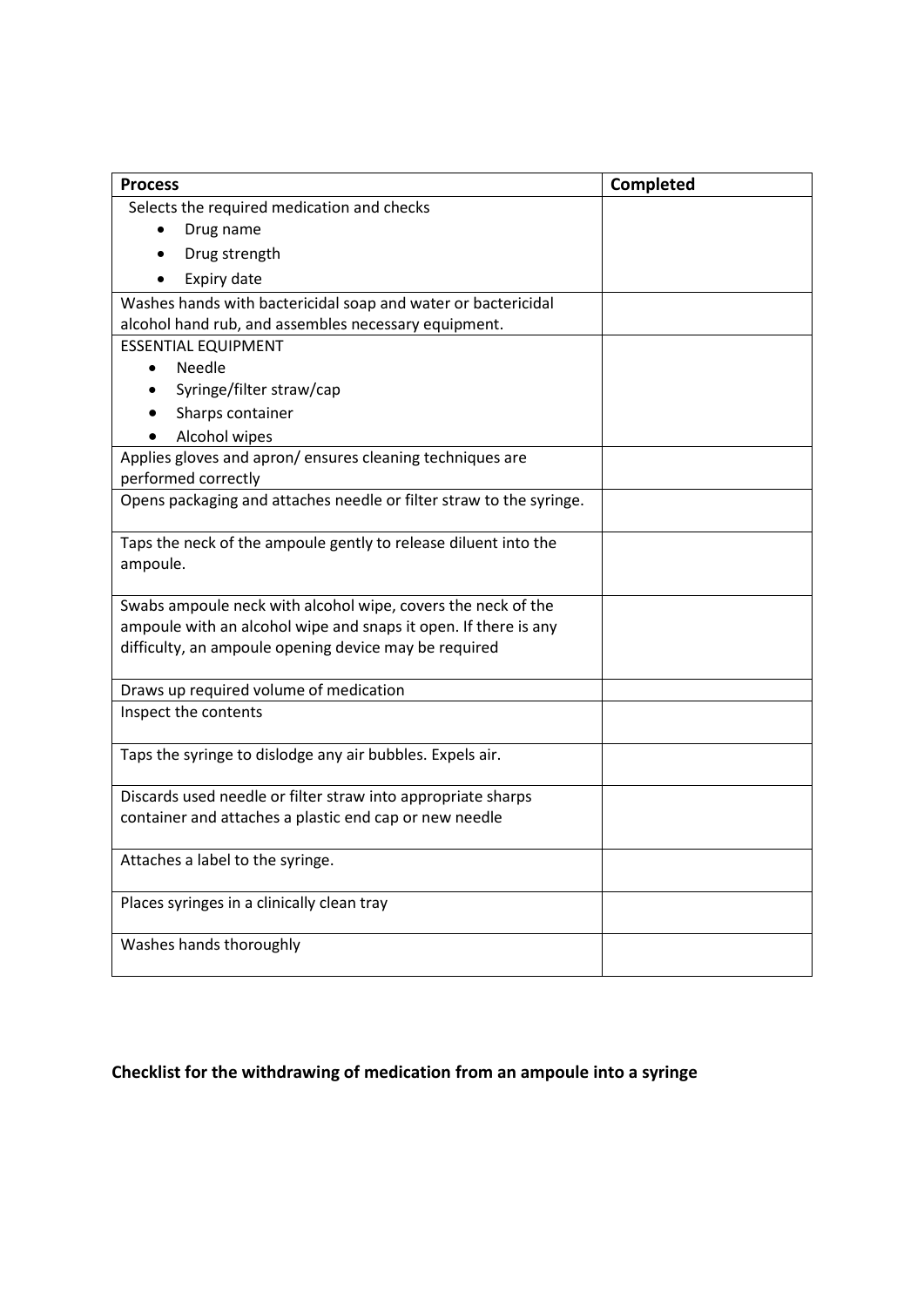### **Checklist for the withdrawing of medication from an ampoule into a syringe and injecting into an intravenous fluid bag**

| <b>Process</b>                                                                  | Completed |
|---------------------------------------------------------------------------------|-----------|
| Selects the required medication and checks                                      |           |
| Drug name                                                                       |           |
| Drug strength                                                                   |           |
| Expiry date                                                                     |           |
| Washes hands with bactericidal soap and water or bactericidal                   |           |
| alcohol hand rub, and assembles necessary equipment.                            |           |
| <b>ESSENTIAL EQUIPMENT</b>                                                      |           |
| Needle                                                                          |           |
| Syringe/filter straw/cap                                                        |           |
| Sharps container                                                                |           |
| Alcohol wipes                                                                   |           |
| Applies gloves and apron/ensures cleaning techniques are<br>performed correctly |           |
| Opens packaging and attaches needle or filter straw to the syringe.             |           |
| Taps the neck of the ampoule gently to release diluent into the<br>ampoule.     |           |
| Swabs ampoule neck with alcohol wipe, covers the neck of the                    |           |
| ampoule with an alcohol wipe and snaps it open. If there is any                 |           |
| difficulty, an ampoule opening device may be required                           |           |
| Draws up required volume of medication                                          |           |
| Inspect the contents for particles                                              |           |
| Taps the syringe to dislodge any air bubbles. Expels air.                       |           |
| Discards used needle or filter straw into appropriate sharps                    |           |
| container and attaches a green needle<br>Removes outer packaging from IV bag    |           |
|                                                                                 |           |
| Wipes IV bag port with alcohol wipe                                             |           |
| Injects contents of syringe into IV bag taking care not to puncture             |           |
| the IV bag.                                                                     |           |
| Removes syringe from IV bag and wipes IV bag port with alcohol                  |           |
| wipe<br>Attaches suitable cap to port                                           |           |
|                                                                                 |           |